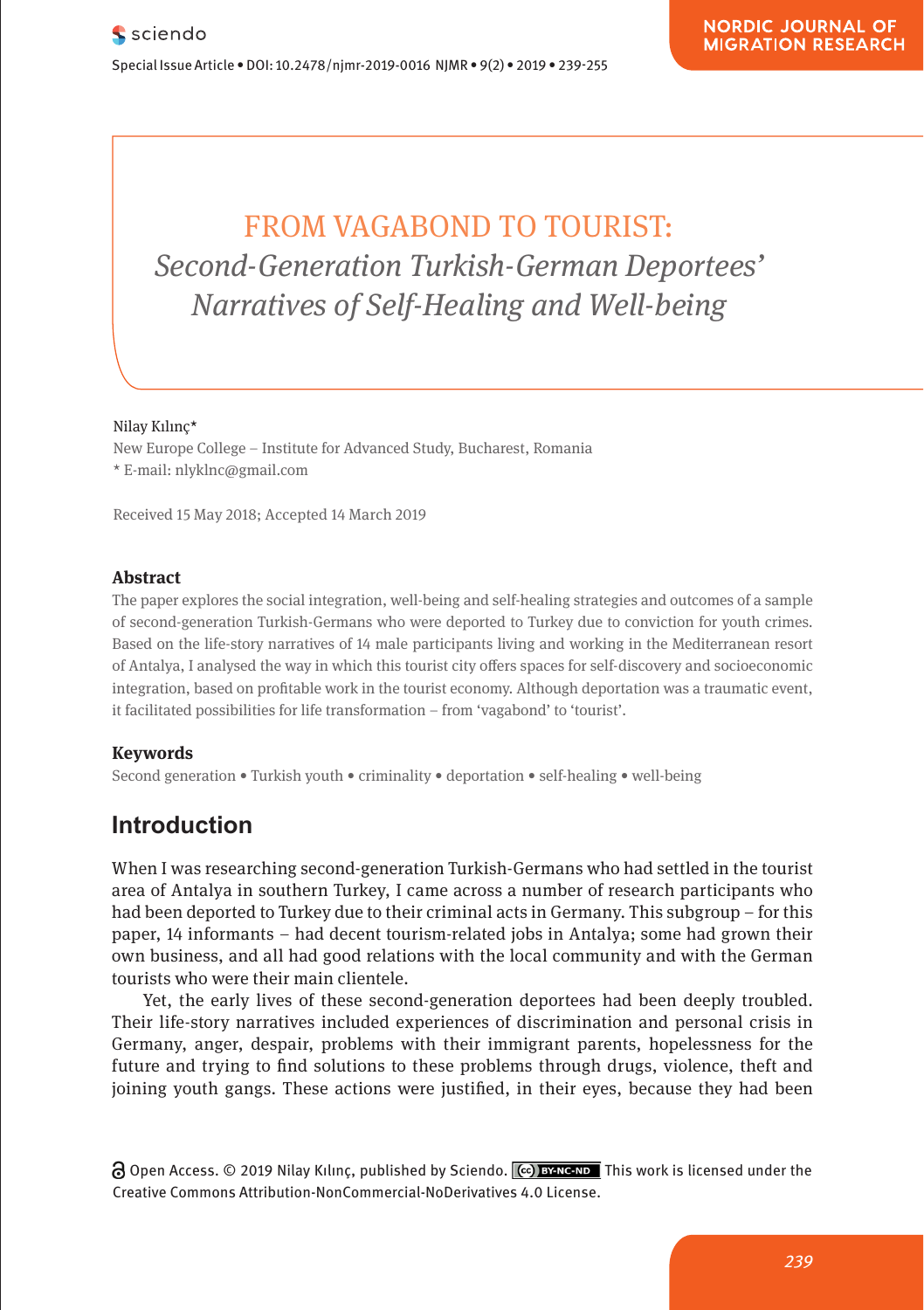'rejected' by the German school system and labour market and did not want to follow their parents into factory work and manual labour.

Deportation was the turning point in their lives. It consisted of a 'double trauma': the sudden wrench of deportation itself and finding themselves in a 'new' country, Turkey, with which they had had limited prior contact and where they initially faced difficulties, in view of their stigmatisation as 'ex-criminals' and 'Turks from Germany'. However, when they settled in the 'tourist paradise' of Antalya, they managed to achieve a 'better life'. Using their languages (Turkish, German and English), they found themselves to be 'useful' to employers in the tourist economy. They worked hard, developed new skills, learned about the environment around them and created, in effect, a 'better version of themselves' or, put differently, 'positive psychosocial well-being'.1

In the growing literature on second-generation 'return' migration to ancestral homelands (e.g. Christou & King 2014; Jain 2013; Potter 2005; Teerling 2014), deportation has been overlooked. Commonly defined as the forced removal from a country of people who are seen as having no legal right to be there or who have broken the law, deportation in reality is a problematic concept and often a violent government practice (de Genova & Peutz 2010; Khosravi 2018). Meanwhile, the abundant literature on deportation contains only scattered reference to the specific challenges of the second generation's integration and well-being in the home country of their parents; for exceptions, see Golash-Boza & Hondagneu-Sotelo (2013) on Mexicans and Hasselberg (2018) on Cape Verdeans. My paper is the first to focus on deported Turkish-German youth and their post-deportation lives.

I deployed human well-being framework of Wright (2012) as a heuristic tool to explore deportees' experiences and the way in which the tourism space of Antalya offers them unique opportunities for fulfilling the functional, psychosocial and relational needs that support well-being and life satisfaction. Within a semi-structured interview schedule, participants could reflect on their past and present lives to shed light upon how they dealt with issues of identity crisis and well-being in relation to the experiences of deportation and social integration. Combining multiple insights from their narratives, four key questions were addressed in this paper. First, what were the specific circumstances that led them to engage in criminal acts during their youth in Germany? Second, once deported to Turkey, what were their experiences in terms of economic, social and cultural adaptation? Third, why did they decide to settle in Antalya? Fourth, in what ways does working in a touristic environment benefit their overall well-being?

As the findings will show, Antalya has been an ideal place for the deportees to recover both their material lives and their sense of self-worth, which, in turn, promoted a sense of autonomy in deciding 'who they are' beyond the identities assigned to them such as *Almancı* ('German-like Turk', used by Turkish locals in Turkey), *Ausländer* ('foreigner' used by the German society), criminal, etc. In Antalya, they were valued because there has been a high demand for workers who can speak foreign languages, show enthusiasm in their work and 'understand' German tourists' requirements for a good holiday experience. Meantime, employers generally turned a blind eye to personal backgrounds, which allowed the participants to 're-invent' themselves and discover their hidden qualities.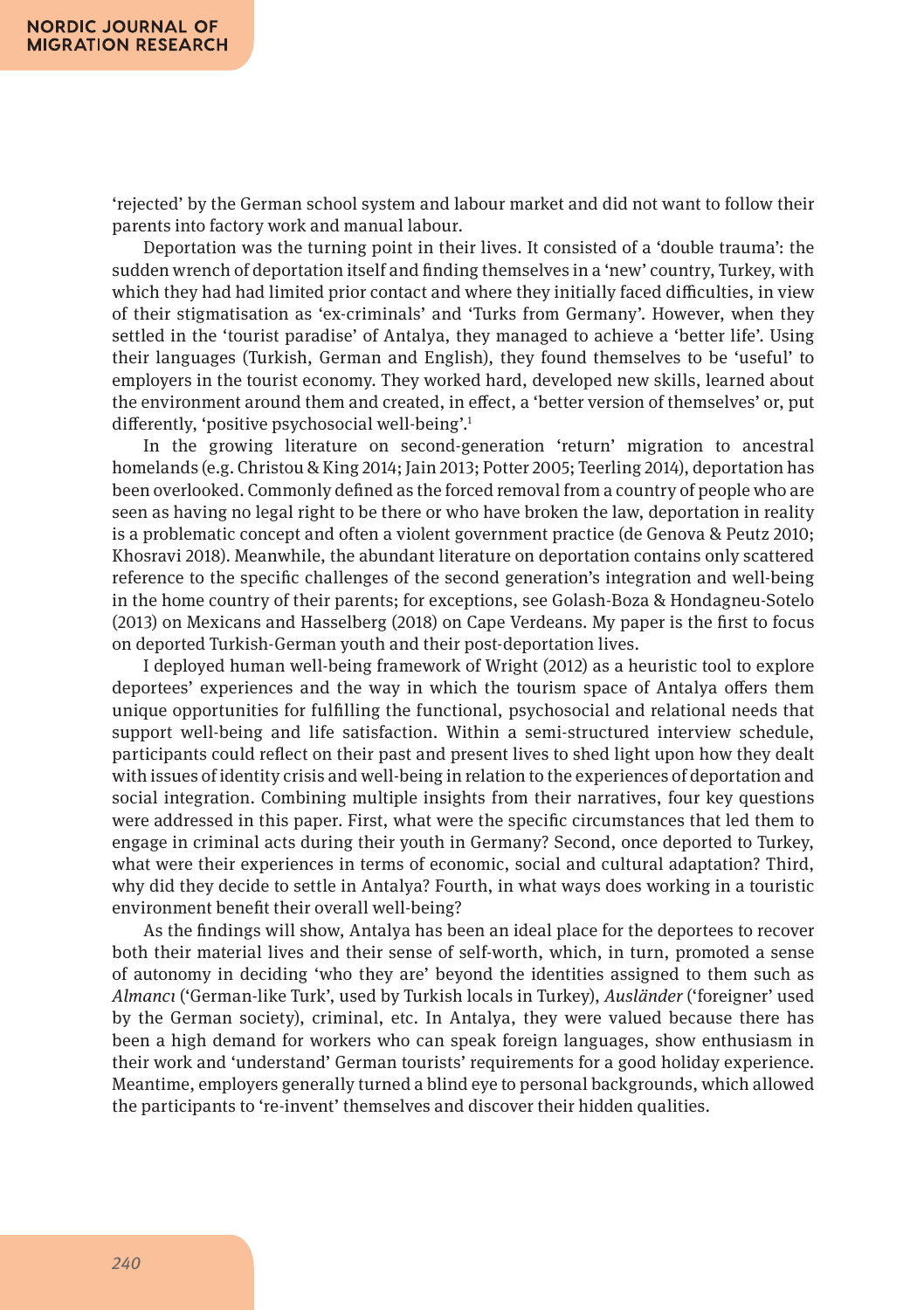### **Turkish youth crimes in Germany: origins and consequences**

The predilection for youth of Turkish origin to get involved with crime in Germany can be traced to the immigration of their parents as 'guest workers' in the 1960s and 1970s. This reflects the refusal of the German authorities to grant the migrant workers, and their offspring, full citizenship rights and the strong ethno-religious labelling of the Turkish immigrant population in Germany (Faas 2010). In 2017, there were around 3.2 million Turkish-origin people residing in Germany, of whom 1.5 million retained Turkish citizenship, including many of the second generation (Statistisches Bundesamt (Destatis) 2018). Over the long term, the Turkish migrant population's limited social, economic and political security had a negative impact on the integration of both the first and second generations (Østergaard-Nielsen 2003). Most of the second generation inherited their parents' experience of stigmatisation and exclusion, as well as structural non-integration in German institutions, especially the school system and labour market. In fact, the Turkish second generation has the lowest educational and social mobility levels of all the main immigrant groups in Germany (Crul, Schneider & Lelie 2012).

In the 1980s and 1990s, Turkish youth found alternative ways of coping with these integration challenges through the birth of Turkish-German hip-hop and the creole street language of *Kanak Sprak*, which all reflected their identity struggles and the ways in which they positioned themselves within the increasingly multi-ethnic German society (Kaya 2007; Zaimoğlu 1995). While some turned to religion, becoming pious Muslims, increasing numbers of Turkish second-generation young men engaged in gang violence and criminal acts as a form of rebellion against the majority society and as a reaction to racist attacks on the Turkish community (Tertilt 1997). Drug abuse and drug-related crimes such as robbery and vandalism were also on the rise.

Research of Dünkel (2006) on youth crime in Germany revealed that Turks, along with people originating from (former) Yugoslavia, posted the highest crime rates. Another study showed that young Turks committed the highest rate of violent offending compared to all other immigrant groups, even when variables such as educational level, socioeconomic status and unemployment were controlled for (Wilmers *et al*. 2002). Enzmann & Wetzels (2003) pointed to the culture of 'honour' prevalent among male-dominated Turkish immigrant families, which probably results in an intergenerational transmission of violence. According to Garland (1996: 461), German criminologists' stereotyped conceptualisation of Turkish and other immigrant-origin youth groups as 'foreigners' indicates a criminology of the 'alien other', which represents criminals as 'dangerous members of distinct racial and social groups' who bear little resemblance to 'us'. This translates into likely deportation once conviction and imprisonment are secured. Deportation is offered as an incentive to halve jail terms, but only to Turkish nationals who do not hold German citizenship.<sup>2</sup>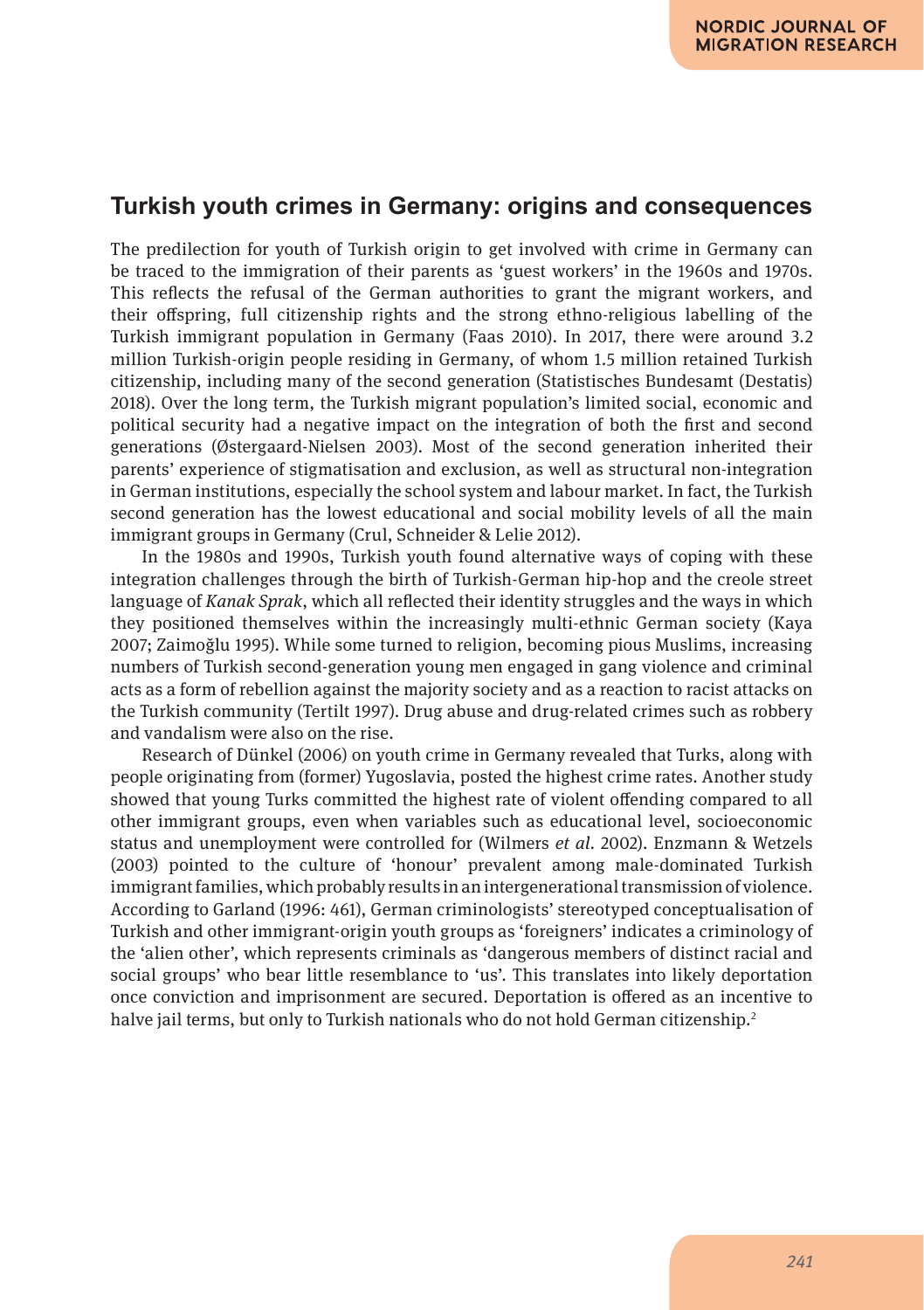# **Linking deportation and well-being**

Although there is considerable debate over the concept of (human) well-being, I primarily draw on the approach of Wright (2012: 4-5) to well-being, which includes both objective and subjective dimensions and encapsulates the interplay between three well-being domains:

- • the *functional* domain, concerned with standards of living, such as income, employment and housing, and people's subjective assessments of them;
- • the *psychosocial* domain values, perceptions and experience in relation to what people think and feel about what they can do and be, including identity issues and psychological states such as anxiety, self-esteem and satisfaction and
- • the *relational* domain, concerned with both intimate and broader social relationships.

As the various studies in the edited collection of Vathi & King (2017) have shown, recent research on return migration has used the well-being lens to shed light on post-return experiences. Following Wright (2012), I adopt a holistic approach whereby human wellbeing is understood beyond an economic framework, to include 'quality of life', social networks and the emotional aspects of return migrants' readjustment processes in the country of origin. With first-generation return, the dimension of psychosocial well-being has been especially emphasised in studies of forced return, including deportation of 'failed' asylum-seekers and criminals, whereas voluntary return migration is represented as safe by the government, since migrants are, it is thought, returning to 'where they truly belong' (e.g. DeBono 2017; Stefansson 2004). When it comes to the 'return' of the second generation, this is generally seen as a voluntary, 'counter-diasporic' relocation to the parental homeland, even if many studies on this migratory type report widespread dissatisfaction and disillusionment with the 'homeland' environment (e.g. Christou & King 2014; King & Kılınç 2014; Wessendorf 2007).

As already noted, far less studied is the phenomenon of forced second-generation 'return', where the deportees were either born in the host country where their parents were immigrants or taken there as young children. Given the circumstances that usually 'produce' this type of 'return' migration – a troubled family background, criminal activities, imprisonment – plus the lack of prior contact with the parental homeland, it might be expected that this kind of repatriation would be psychologically daunting, even disastrous, for the deportees. My research in Antalya disproves this supposition, thereby highlighting the crucial importance of *place*.

Another way of framing the importance of place and locality in the lives and wellbeing outcomes of deportees is via the concept of 'translocal geographies' (Brickell & Datta 2011) – an assemblage of connected sites that become significant in the lives of (im)mobile people, including forced mobility (deportation to Turkey) and forced immobility (no reentry to Germany). Through their ability to re-make their lives in Antalya, they manage to exhibit what Anthias (2008) calls 'translocational positionality', which is the space at the intersection of *agency* – involving social positionings as well as meanings and practices attached – and *structure* in which social positions and effects are merged. In this space,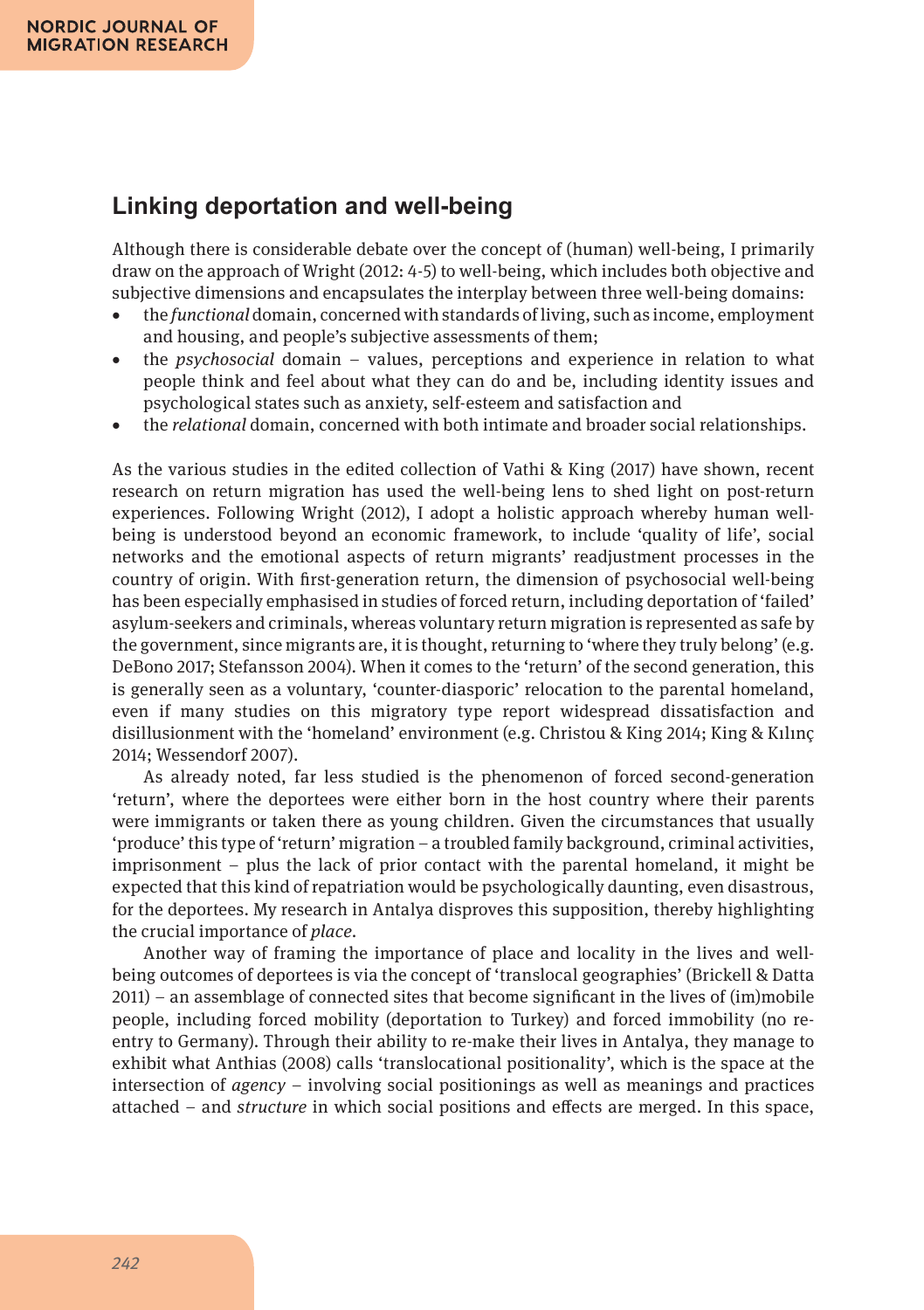identities are embedded within power hierarchies constructed at both individual and collective levels.

With regard to identity and well-being, I use a double metaphor drawn from Bauman (2005); the deportees move from being 'vagabonds' in the German industrial towns where they grew up and became youth gang members to the status of 'tourists' and successful members of society in Antalya. According to Bauman (2005: 2), the condition of 'liquid modernity' can be only enjoyed by the global elites (i.e. the rich and the 'secure', those with a 'rightful' place/citizenship – he calls them 'tourists'). The counter-metaphor 'vagabonds' denotes those who experience social, political and economic marginalisation, for whom the liquid modern world is instead a prison wherein they either live or fight against the fate forced upon them.

Bauman's dual metaphor is also useful to understand the agency–structure relationship – who has access to certain spaces, who has autonomy to change their lives for the better and to what extent an individual can go beyond the given structures through re-negotiating his or her identities across his or her new 'translocal social fields'. As my analysis will demonstrate, the deportees were able to reclaim agency to develop new identities and lifestyles more freely in Antalya compared to their lives in Germany, where their identities and social roles were strictly assigned by the state, society, family and the diaspora community.

Nevertheless, for the informants, changing their 'vagabond' status to that of 'tourist' requires a certain level of self-reflexivity, difficult to achieve given their history of deprivation, criminality and working-class origins. Yet, they have shown remarkable adaptation skills induced by their 'transcultural capital' (Meinhof & Triandafyllidou 2006) of language and communication skills and familiarity with multiple cultural repertoires. This supports the argument of Bauman (2005), among others (e.g. Urry 2000), that a classbased analysis is too limiting in the individualised, hybridised yet also globalised societies of late modernity, since misalignment can often emerge between social-class origins, economic capital, lifestyle and self-identity.

### **Methodology**

The 14 participants whose narratives are the empirical core of this paper are a subsample of a larger survey of 74 second-generation Turkish-German 'returnees' who were interviewed in and around Antalya in 2014 and 2015. The research did not deliberately 'target' deportees; they simply emerged as a subgroup within the overall survey. My main research instrument was the semi-structured open-ended interview, recorded with informants' consent. The life-history approach was used to sequence the interview, covering their parents' migration history; their own upbringing in Germany, including education and work experiences; the circumstances of their 'return' to Turkey and finally their lives in Antalya.

Initially, this interview guide was used to learn about different stages in the interviewees' lives; however, when the topic of deportation unexpectedly arose, a conversational approach followed where I gently probed with supplementary questions relating to their deportation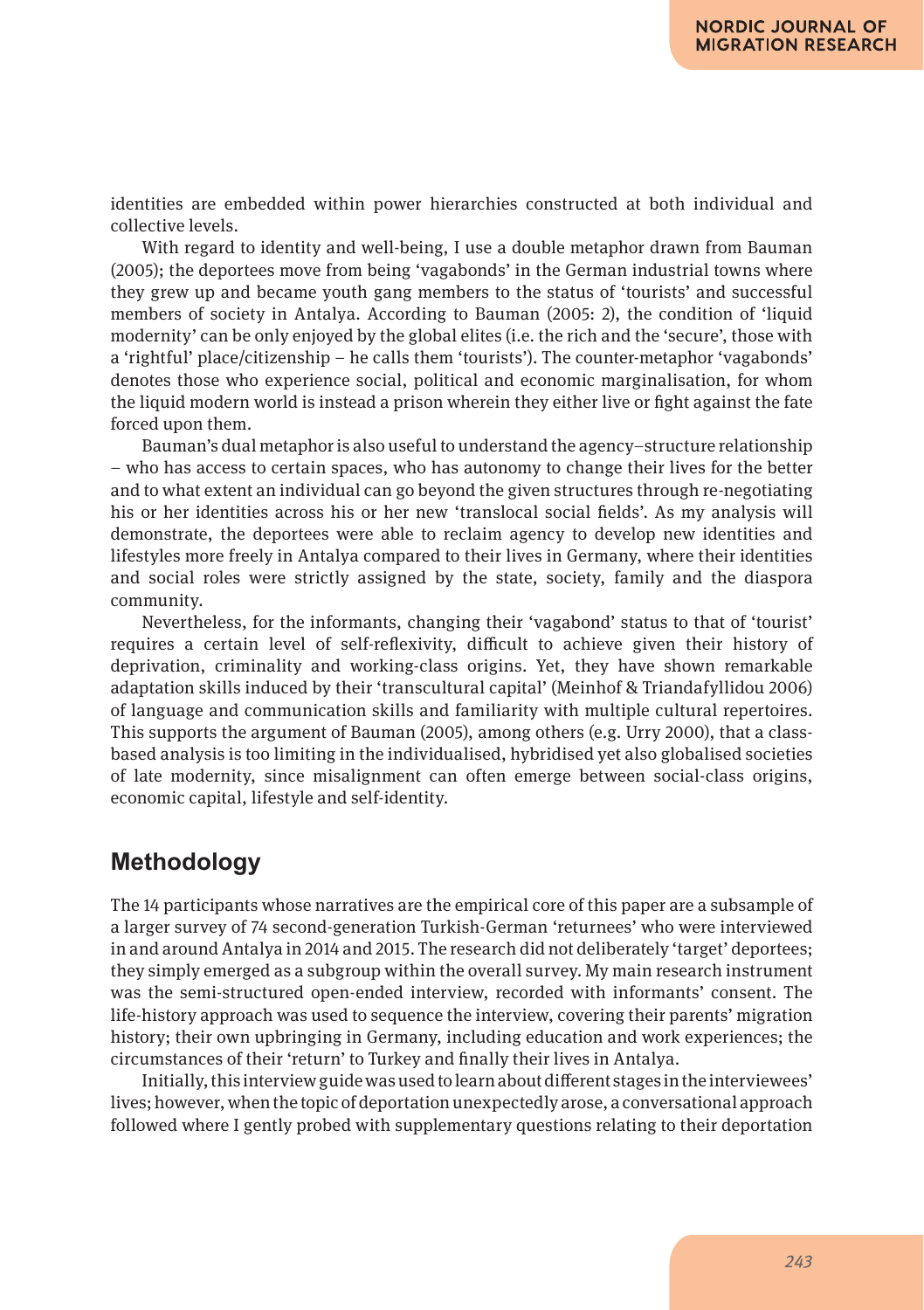stories. These questions enacted reflections on their criminal past, the difficulties they experienced when sent to Turkey and the strategies they used to deal with their traumas (i.e. deportation and having to survive in a country that was largely 'new' to them).

All informants were men, coming from a guest worker family background, brought up in various German industrial towns and aged in their 30s and 40s at the time of interview.<sup>3</sup> While their current ages challenge the upper-age threshold for 'youth', the key point is that they were reflecting, during much of the interview, on their lives when they were involved in criminal activities and youth gangs, and subsequently got deported, which usually occurred in their 20s. As the narratives will reveal, 'returning' to Turkey while they were still young was useful to start over and develop skills to secure their economic independence and build social networks.

The deportee participants were all working in tourism-related employment, including a few who had established their own business. None of their families are from Antalya; hence they had no prior ties to this part of Turkey. Furthermore, except for three participants who have siblings elsewhere in Turkey, none of their parents or siblings live in Turkey; they are still residing in Germany (or deceased). The 14 participants have Turkish citizenship, which was why they could be sent to Turkey, and they had a 10-year ban on re-entering Germany from the date of their deportation.

Given that I was dealing with informants with a criminal past, I had to be scrupulously careful not to convey any information about the participants to others, such as their bosses, colleagues or other interviewees. I adopted an 'empathic' approach to interviewing, encouraging the participants to speak in their own words and emphasising a 'methodology of friendship' (Kong, Mahoney & Plummer 2002), including not hiding my own feelings about the issues under discussion, including violence, drug-dealing and robbery (Holstein & Gubrium 2000). I believe my honest reactions made my interlocutors trust me more and reflect on their past experiences. I further asked questions that invited them to reflect on their psychological state at the time, such as family relations, the school environment, and their feelings about themselves and the future  $-$  questions that lead naturally into the well-being framework. Following standard ethical practice, participants' names are pseudonyms, and details of their workplaces are kept vague.

The interviews were in Turkish or German, depending on the interviewees' choice. The translated and transcribed texts were analysed through a theory-informed narrative and thematic analysis (see Braun & Clarke 2006; Riessman 2003) that corresponded in part to the well-being typology of Wright (2012) noted earlier. Throughout the analysis, illustrative quotes were compiled, which were in line with the emerging themes and key concepts of well-being, self-healing, pre- and post-deportation lifestyles and feelings.

# **Paths to deportation: youth experiences in Germany**

It was important to start with informants' reflections on their adolescence years in Germany in order to appreciate the transformation in their life quality and well-being that took place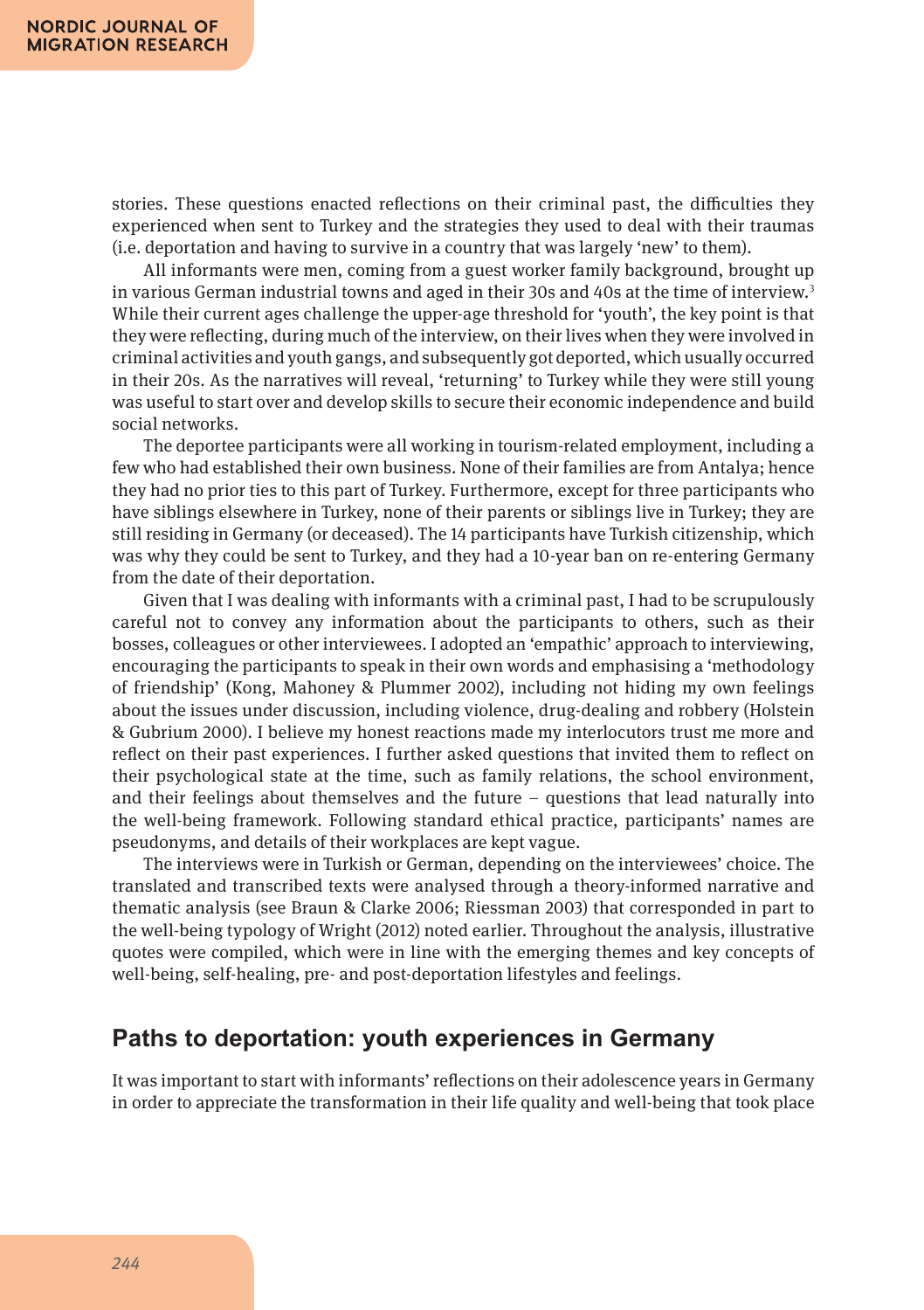once they settled in Antalya. The participants spent their teenage years in German industrial towns during the 1980s and 1990s. Although the period of 'guest worker' recruitment ended in 1973, migrants continued to flow into Germany, through family reunion and as political refugees from Turkey, followed by migrants from East Germany after the fall of the Berlin Wall in 1989 and by refugee flows from the former Yugoslavia in the 1990s. Participants remembered those years as marked by rising tensions and intolerance; as they entered adolescence and secondary school, they became conscious of a new reality, with the German society becoming more polarised between Germans and the various immigrant groups.

In the following, Davut (aged 38 years when interviewed in Antalya in 2015) describes the changes in the city he was born and raised in, but then deported from when he was 30 years old. Now he works as a salesperson in a clothes shop in Antalya.

In the late 1980s, so many people came from the Eastern bloc, and then things moved to a whole new level in the 1990s when the Albanians and Yugoslavians arrived. After dark, you wouldn't want to walk alone in some parts of town, because you'd come across all sorts of problematic types, including Neo-Nazis ... The German police started acting more aggressively and paranoid as well. I'm a tall guy with dark hair and skin, a physical appearance that immediately gets the attention of the police ... They'd just shout at me, 'You, come here!'  $-1$  was the type that all police would stop and search ... They'd see me and think 'he must be a criminal'.

Davut's narrative helps in understanding the everyday lives of guest workers' children in relation to the racialised power dynamics in their 'host' societies, enacted and constantly re-legitimised through an interplay of agency and structure (Bourdieu 1989). Coming from rural-origin guest worker families and physically looking 'different', the informants described how they reproduced their dispositions and subjectivities based on perceived discrimination and Othering. The intersectionality of race/ethnicity and gender – Davut mentions being a 'dark man' – reflects a fixed 'vagabond' status in the society wherein they could not legitimately contest their place in the societal structure. Their 'transcultural capital', caught between the Turkish and German cultures, was not a resource but defined their problematic status.

Instead, the participants' strategy was to have a protective wall and coping mechanism to deal with these situations and the broader social changes happening around them. They tended to adopt a 'tough' attitude and to perform a 'ghetto' identity, explaining that their involvement in youth gangs was a way to claim power over the dominant Others – Germans and other immigrant groups. Participants noted that, as they grew older, they experienced a growing gap between themselves and their parents, whom they saw as 'robots', working constantly and incapable of shedding their rural, working-class, patriarchal habitus, despite long decades in Germany. However, through school, young Turkish-Germans were experiencing the 'German' youth life, joining in sports and other associative activities, and being completely fluent in German. Continuing with Davut's narrative, we see how he, like other participants, found it increasingly difficult to identify with his parents' way of life and rules, and embarked on a self-destructive cycle of bad habits and petty criminality: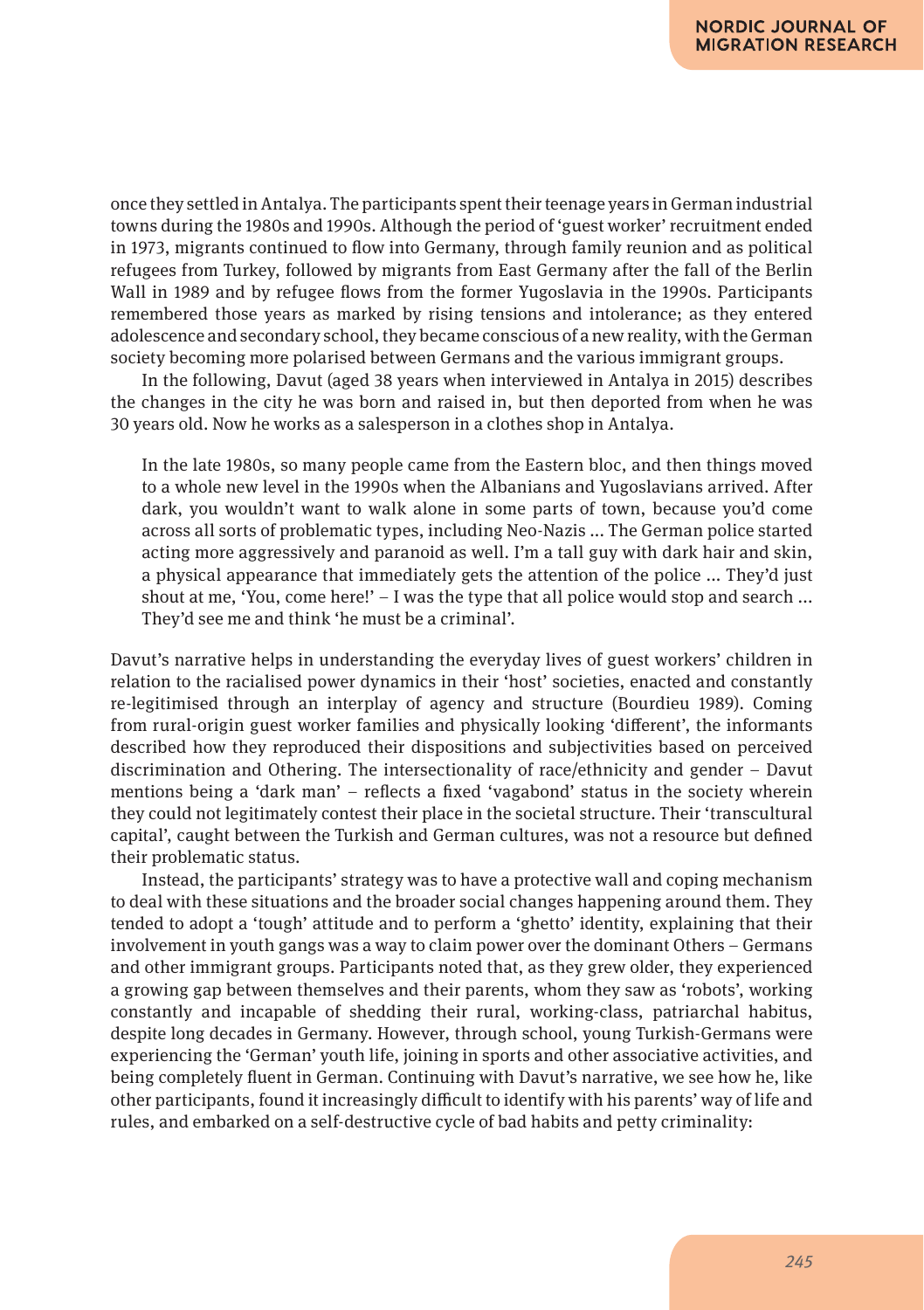In Turkish culture, there is too much of a 'things are done this way' mentality; the boundaries are too rigid ... A Turkish father is tough, he has many rules, many expectations for his children, but in the end the children end up doing terrible things ... because the father is not around ... If something's a taboo it becomes a temptation, and we were raised with many taboos. Then you see that these things are not taboo for your German friends. They leave home at the age of 18, they eat pork, they bring their boyfriends/girlfriends home. We, the Turkish kids, are always feeling horrible for everything we do, because it did not fit into the 'right box' ... what would other people say? Etc ... In the end, I didn't know who I really was. I couldn't relate to my family, I felt bad when I tried to be like the Germans ... It made me aggressive ... and once you combine this psychological state of mind with drugs, alcohol, a hedonistic lifestyle, you invite all sorts of trouble into your life. I was in jail several times and in the end I was kicked out of the country.

The quotes from Davut's interview illustrate how well-being exists in relation to different localised positionalities within hierarchies of age, generation, gender and stage in the life cycle (Wright 2012: 85). As Davut points out, the first and second generation's needs in life were divergent; what is more, their German teachers and friends could not understand and help them either; hence, the second generation felt 'stuck' and 'left alone' while growing up.

The research informants who embraced the Turkish 'ghetto' or neighbourhood youth culture related how once they started drugs, got involved in minor crimes such as stealing and selling phones and then wanted more. Some committed more serious crimes such as stealing cars and robbing shops, even banks. They started this criminal lifestyle while they were still teenagers, so they quit school early, seeing no future for themselves since they would never be accepted into higher education and well-paid jobs. The alternative was more attractive: finding shortcuts to a prosperous life, but with the inevitable risk that they would be caught at some point and sent to prison.

Thus, the participants evaluated their poorly made decisions in the light of blaming their own families, the school system, the police and the wider society, which marginalised them. Another typical case was Kamil (aged 45 years), who was deported to Turkey at age 28 and has been living and working in the tourist sector in Antalya for the past 17 years, mostly as a waiter.

Turks like hard-core drugs, like heroin ... I was one of them, confused and unhappy ... When your parents don't take good care of you, and when you're pushed away by society, you fall into the void ... In Germany, drugs were easily available: it's an individualistic society, nobody intervenes into others' lives, so there is no control mechanism ... In such a loose environment, Turks become misfits because we are accustomed to authority, so in the absence of control we tend to overdo things. I ended up in jail because of drugrelated crimes ... And Germany didn't give me a chance, they deported me to Turkey. I had good friends in Germany, and I see it as my home even today. We get deported because we're not German citizens, but Germany doesn't understand that we're the product of Germany, not of Turkey.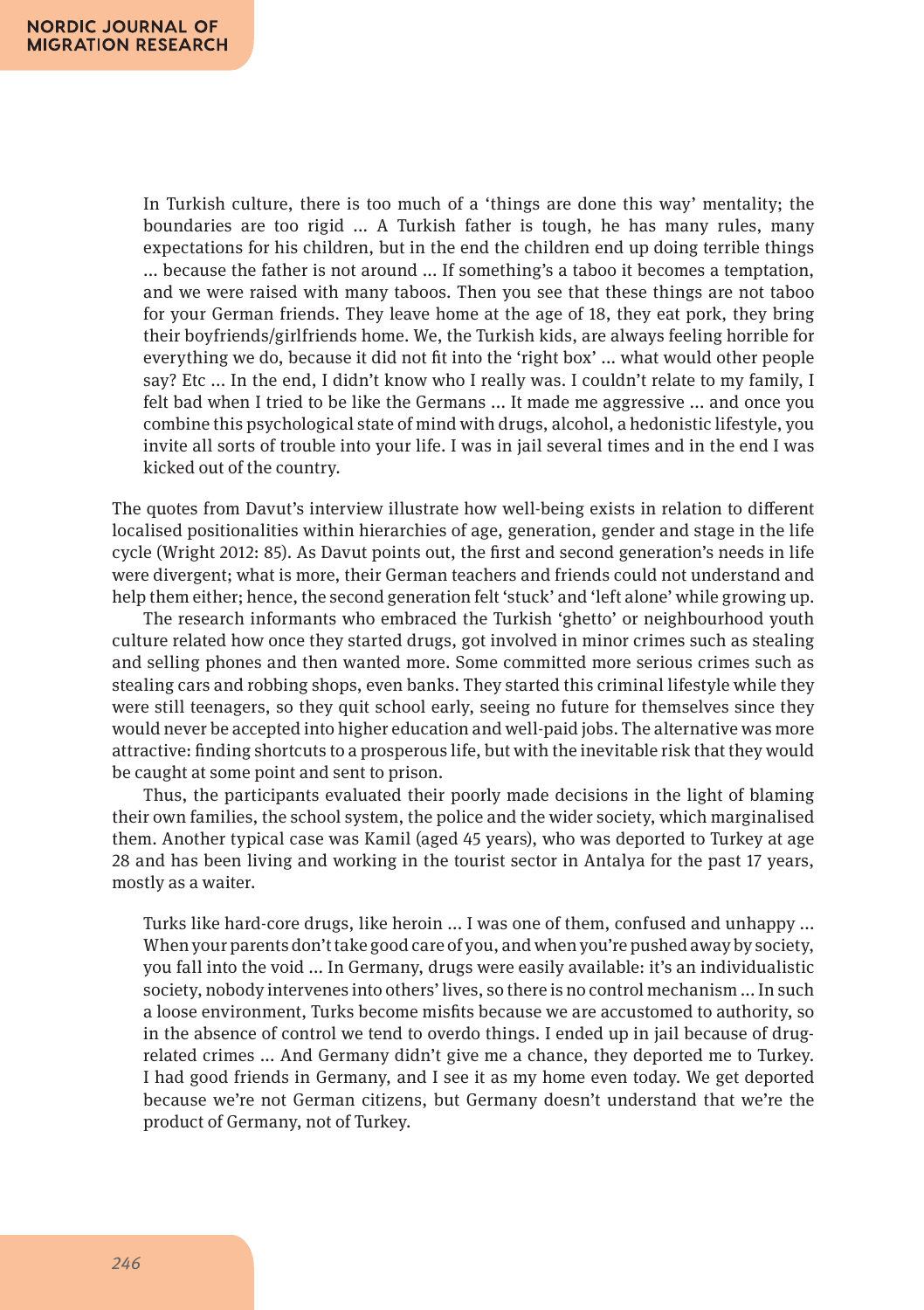The final point that Kamil makes is very important – he is the 'product of Germany', where he lived a 'vagabond life' due to the social circumstances he found himself in; yet, Turkey is where he ends up.

Other participants recounted stories of getting involved in youth gangs, defined by Aldridge, Medina-Ariz & Ralphs (2012: 40) as 'durable, street-based groups of three or more mostly young people, including the key involvement in illegal activity as part of group identity'. According to the participants' accounts, the gangs were informal groups with unstable memberships. They joined them to cope with loneliness and marginalisation, and to boost their confidence through shared gang allegiance and mutual support. Not all of them were mono-ethnic, especially the larger groups engaged in more ambitious crimes, as related in the following interview excerpt from Arif (aged 45 years, deported when 20 years):

We were young and stupid, and had no hope ... We wanted money, a better life ... We wanted to feel we were something. When you share these feelings with others, when you start living together, you start organising bigger crime projects. When I was on my own I was just stealing phones. Then, when I stated hanging out with the guys, we stole cars, robbed a bank ... But there was a brotherhood dimension beyond the stealing ... Once a group of Neo-Nazis were attacking me, and the Polish guys from the group came to save me. In a group like that you feel stronger, like 'us against the world!'

These narratives show a direct link between identity and well-being in this context. Defining the 'group identity' of these youth gangs is not easy, but 'gang researchers' propose that the gang constitutes the 'ego ideal' (Vigil 1988: 432) wherein part of the individual's conception of self derives from his or her membership of a social group to which he or she attach and derive emotional value and significance and wherein concerns about the self can become submerged under group priorities (Aldridge, Medina-Ariz & Ralphs 2012: 44). For my informants, the precise self-concept and group identity were somewhat ambiguous, and did not come wholly from being 'second-generation Turks' as such but from being part of an 'immigrant population', a 'vagabond' group facing inequalities and discrimination. From a psychological point of view, gangs facilitate peer friendships, a sense of solidarity, pride, enhancement of self-esteem, excitement and, through at least some illegal activities, resource acquisition (Goldstein 2002). In the absence of an effective sense of family and ethnic-community solidarity, youth gangs offer the potential for both material and psychosocial well-being, albeit temporary and perhaps tempered by deeperseated existential doubts.

In my research, the presence of youth gangs is indicative of a low-income neighbourhood where parents work long hours and shifts leading to reduced parental supervision, often combined with an abusive or at least neglectful relationship. The case of Önder (aged 35 years) is a dramatic illustration of the last point. Deported to Turkey at age 24, Önder had a long criminal record including vandalism, drug dealing, robbery and violence. Now he owns a hairdressing salon popular among German tourists and expats in Antalya.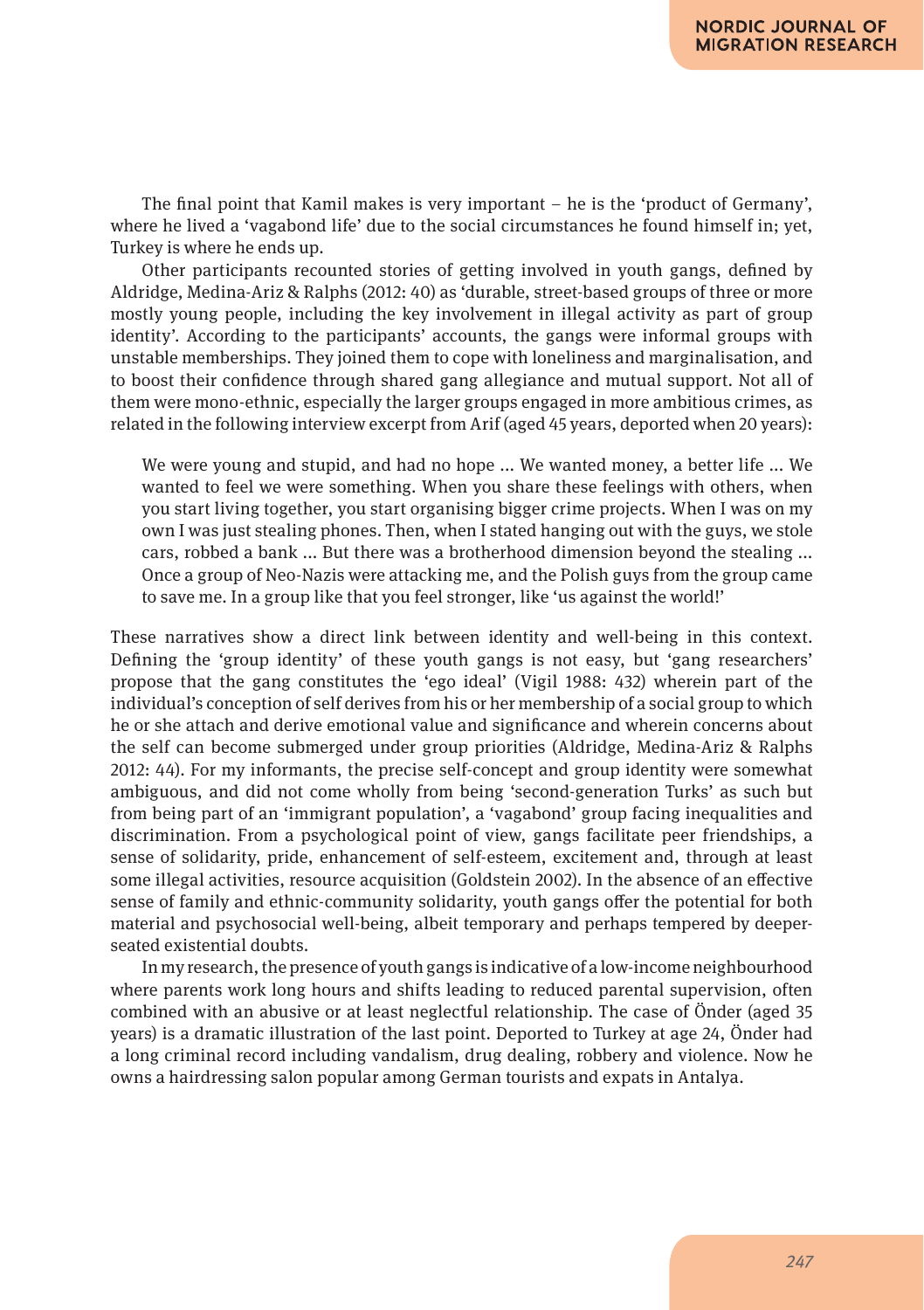I was beaten by my father and stepmother. My stepmother would even starve me ... My father had no idea, he was always at work. At the age of 10, I was already known at school as a notorious kid – I'd fight other kids and steal their food, phones and even clothes, because from home I was given nothing: no love, no care, no food. At the age of 15 everybody in our town knew me ... I got into the drug business when I was 17-18, working with a gang. We were making so much money. I had a big reputation, even the police feared me. But, I tell you, I never did anything to the weak or helpless. I only stole from assholes, assholes like myself. In my own way, this was my distribution of justice.

Taken at face value, Önder's story is one of the more extreme examples of family deprivation and his range of criminal activities the most extensive. Of course, as with all the narratives that recount the past, we should neither ignore the possibility for exaggeration nor the macho posturing in his account ('even the police feared me'). However, as we shall see presently, the contrast with his new life in Antalya could hardly be greater. Önder's story indicates that individuals' conceptualisations of well-being are contextual, based on the different social networks within which they are entwined locally, nationally and transnationally. Understanding people's 'translocational positionality' plays an important role, as the context and the structures within a place may have positive or negative effects on well-being and life satisfaction.

# **Post-deportation experiences in Turkey: achieving a 'better life'**

The previous section illustrated that the informants' psychosocial well-being had been affected negatively due to their identity struggles and the classifications they were put in such as 'migrant', 'foreigner', 'low-class', 'criminal', 'failure', etc. In this section, I analyse the respondents' narratives based on their thematic references to functional/objective and psychosocial/perceptual experiences in Antalya to document how they have been able to achieve a 'better life' and a 'better version of themselves'. My focus is on their transition from being 'vagabonds' to 'tourists' – the transformation that led them to be self-reflexive and active agents who decide *who* they are, *where* they are and what they *do*.

This transition was not an immediate and linear process. Participants narrated that deportation evoked a 'double trauma': on the one hand, they were forced to leave their families and the countries where they were born and raised, and on the other hand, they had to adapt to the new environment of Turkey, which they knew only from occasional childhood holidays (King & Kılınç 2014). Moreover, in Turkey, they experienced a double marginalisation – not only coming from Germany and hence labelled *Almancı* but also because of their criminal past and stigma of deportation. It is worth noting that none of the participants received any professional psychological support when they arrived in Turkey. However, the narrative accounts reveal that their 'return' to Turkey when still relatively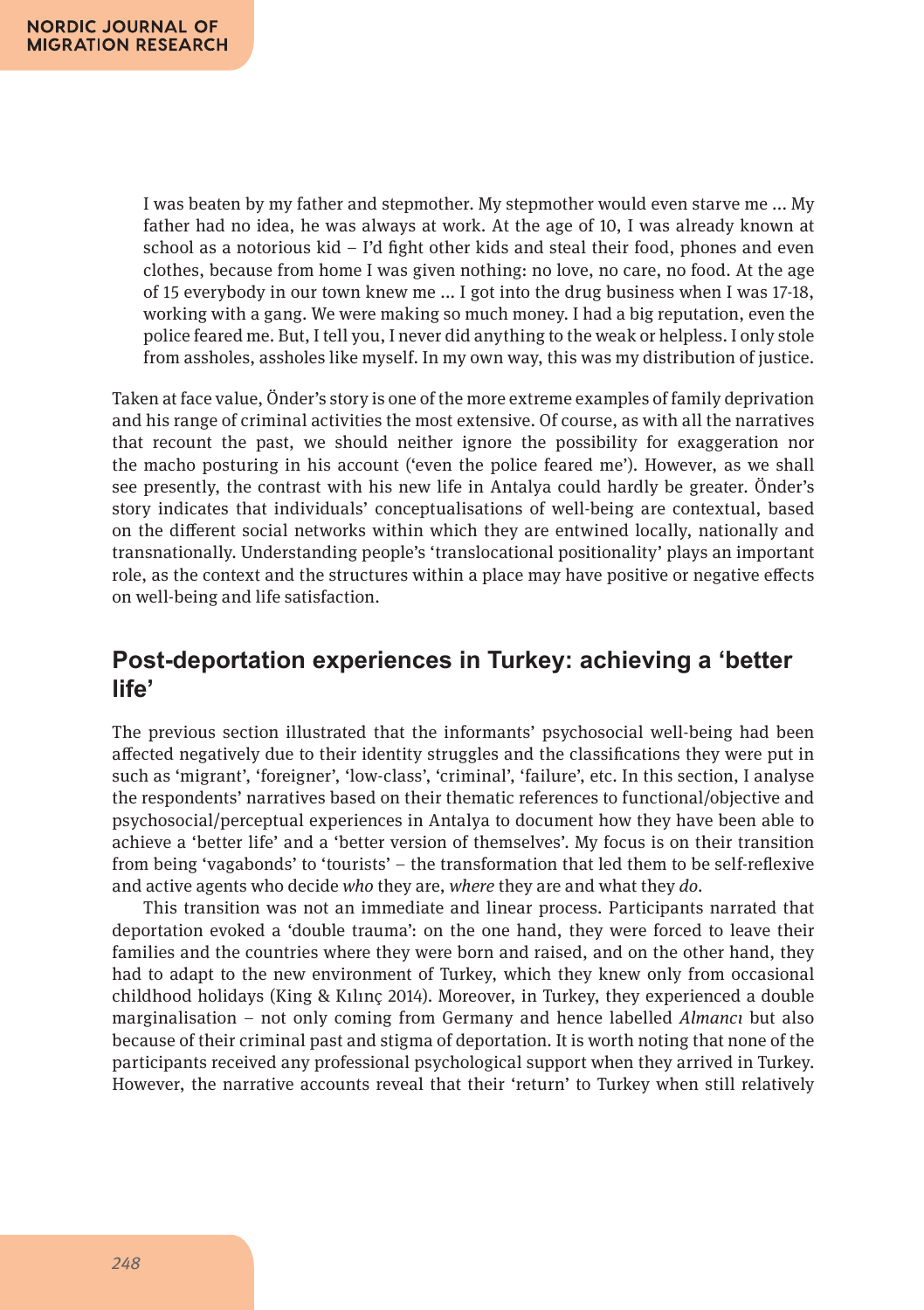young helped them start over and develop skills to secure economic independence and build social networks.

Most participants did not move straight to Antalya but first went to the towns and villages where they had relatives. They found these places too limiting, both in terms of social conservatism and lack of economic opportunities; nor were they always welcomed there. Others tried to establish themselves in Istanbul. However, this metropolis was found to be too challenging: life was too chaotic and expensive, with temptations to resume a criminal lifestyle. The informant quoted in the following, Korkut (aged 43 years), was deported at the age of 23 due to his conviction for stabbing a right-wing extremist German who was attacking his brother. After staying with relatives in Istanbul, he moved to Antalya where, at the time of interview in 2014, he was working as a salesperson promoting beauty treatments to tourists.

I tried Istanbul for six months ... I was living with relatives and working in a shop. But I had to spend four hours commuting each day and it was exhausting. In Istanbul life is hectic and to survive you have to work a lot and you can never find the time to have a life ... In Antalya, you can live close to your work, and your work is easy-going ... you work with tourists in a holiday place so the mood is more relaxed. You don't need to fake a smile while working because you already feel good. The sun's shining, you are right by the sea, the streets are buzzing with tourists ... I can focus on myself here, the environment is positive and I have more free time.

As the participants reflected on their early days in Antalya, they dedicated themselves to hard work in tourism-related jobs, which helped them stay away from their previous bad behaviour and, moreover, allowed them to develop new skills. These included learning new languages, such as Dutch and Russian; 'soft skills' of good communication and friendly manners; and specialist professional skills geared to subsectors of the tourist market such as water sports, food preparation, jewellery, leather goods and hairdressing.

In all cases, Antalya was the turning point in their lives. If deportation was a shock, it was also a wake-up call. Only by settling in Antalya were they able to fulfil their functional well-being needs of getting a job, acquiring professional training and earning an income sufficient to afford good-standard accommodation in the town. After some years, many could save and invest in their own business – shops, restaurants, tea-houses, real-estate agencies, etc. Working in a field they enjoyed in monetary terms, but it was also crucial for them to satisfy their psychosocial needs after deportation.

The interviewees had no social networks upon arrival in Antalya, and their families were in Germany. Some participants received visits from their parents, but in general, they had loosened their family ties to start a new chapter of their life in Antalya, where they quickly constructed new social networks and a strong sense of belonging. Working in the tourist industry and its dedicated spaces provided them with an immediate setting where they could construct social relatedness with other tourist workers and business owners, especially in the historic 'old town' where tourists, shops and services are concentrated in a high density. In the tourist enclave economy, they could meet many other 'returnees'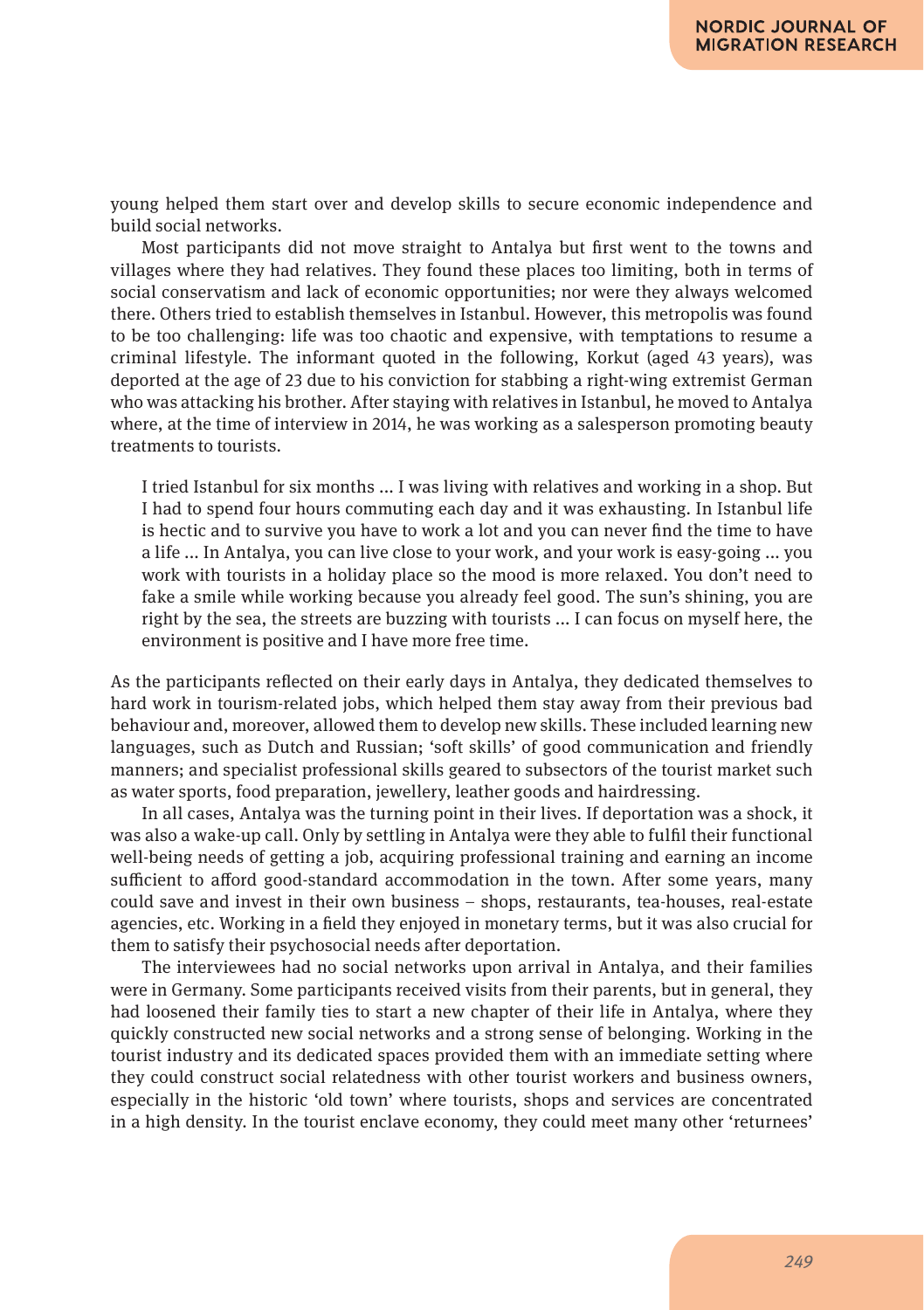and 'deportees', and this created a social environment where they could support each other to keep on the right track. Moreover, part of their job involves constant socialisation with tourists to make them customers. Hence, the participants not only spoke German throughout much of their working day but also built more altruistic social relations with tourists and resident expats. They related how these friendships with Germans helped them to 'normalise' their previous negative and 'reactive' attitudes towards the German society. This was beautifully put by Önder, whose tough and self-destructive early life was presented in the previous section:

Sometimes I look at my customers [in the hair salon] – middle-aged, middle-class Germans ... and I imagine this scenario where we would be in Germany, sitting facing each other on the bus, staring at each other and probably hating each other instantly. Me in my 'gangsta' clothes, tense posture and crazy eyes ... They would freak out! [laughing]. And down here, they come to my shop, we have tea, we hug each other, I call them '*Schatzi*' [darling] ... I mean, I talk about hair all day with women! They have no idea that I was a notorious criminal in my German hometown [laughs].

An important part of participants' working lives in the tourist economy, in terms of their psychosocial well-being, is about developing self-esteem and reconciling with their past. In Germany, despite the fleeting material wealth and excitement of being in a criminal gang, they did not have true autonomy over their lives: they were either living with their parents or sharing flats/rooms with friends and gang members. They had few or no qualifications, on top of which their combined immigrant and criminal background made it very difficult to get a 'proper' job. Even when earning money through criminal means, they did not have full ownership of it, as it was shared and argued over among gang members.

By contrast, in the tourist sector in Antalya, earning money through legal means was relatively straightforward, which gave participants autonomy and a sense of self-reliance. They could also find the space in Antalya to think about who they are and what they want to be. The history of the next case, Nedim's (age 47 years), is a good example of this selfreflexivity. Nedim was deported to Turkey in his 20s after three years of jail time in Germany. Towards the end of the quote in the following, he describes how he moved into setting up his own business – in property and refreshment outlets.

I escaped from home at the age of 13 ... I wanted to become independent, and I couldn't handle my family's conservative ways. I started truanting from school and stealing with my friends, and then we became a gang ... some days, I had 50,000 marks [approximately 25,000 euros] in my pocket. I thought I was free, making my own decisions, but when you have so much money as a teenager, your money actually owns you, you stop caring about everyone and everything ... Now, I realise that it was not freedom – I understood that when I came to Antalya. When I came here, I started as a salesperson in a jewellery shop, and I learnt all about sales and jewellery. But I wanted to have my own business. When I started earning 'clean' money, and when I realised that customers like me, I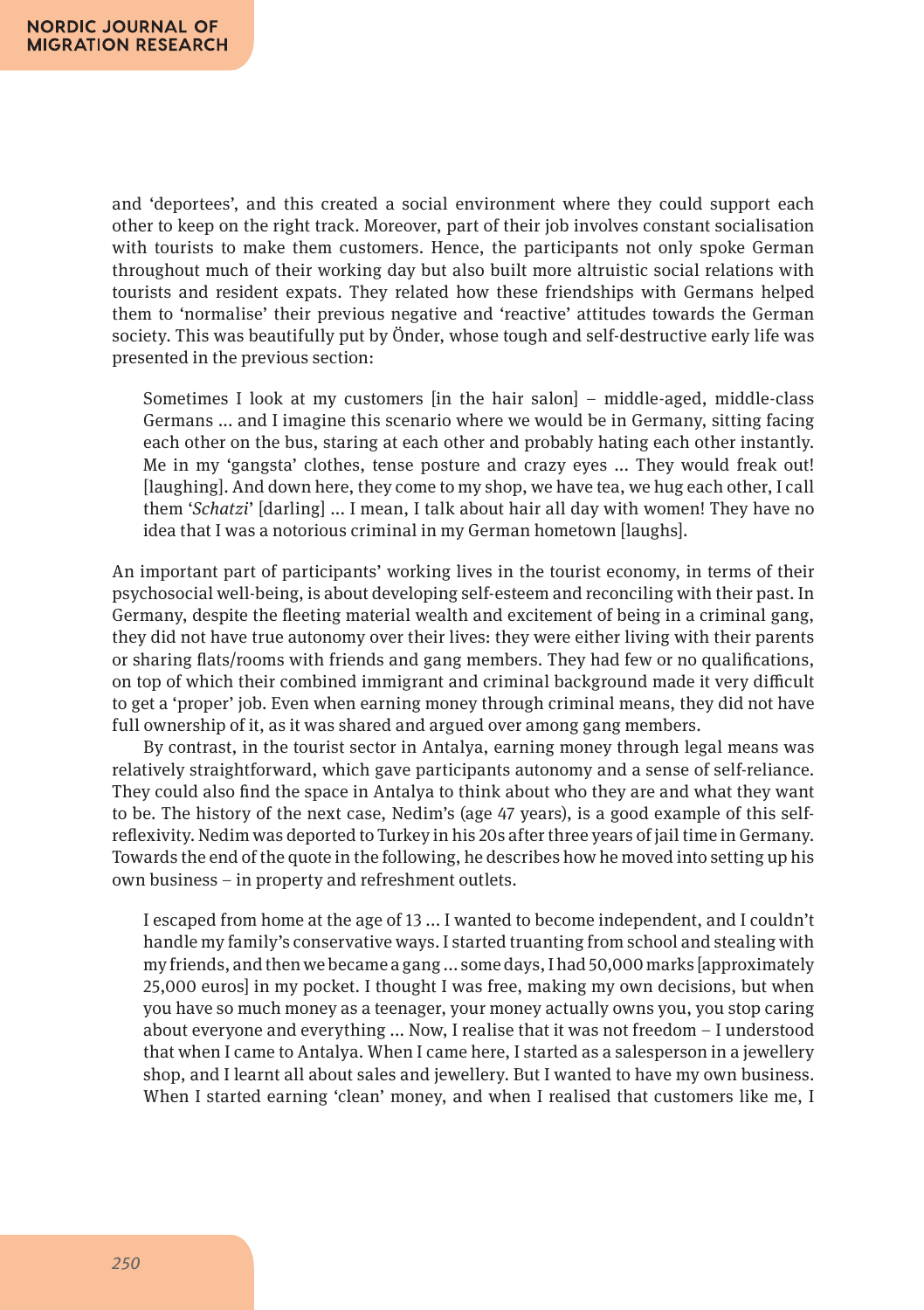discovered that I could be a good businessman, and I put all my energy into disciplining myself and developing business ideas.

The participants' feelings of self-worth and competence were crucially important for their psychosocial well-being in Antalya. They had important personal assets – languages, good social and communication skills, plus a certain 'street-wise' character and initiative inherited from their 'edgy' lives in Germany – which could be packaged and redeployed under the general heading of 'transcultural capital' (Meinhof & Triandafyllidou 2006). Antalya also offered them the time and space to develop new interests and hobbies – reading, following the news, jogging, sailing, growing plants, etc. – many of which reflected a concern for the environment. Some of the respondents explicitly stated that they wanted to 'give back' to the society by helping those who, like them, had led troubled lives. Those who had businesses, like Nedim, tried to hire young newly deported Turks or would help youngsters with drug-abuse problems by giving them part-time jobs and food. The felt need to help others was perhaps the ultimate stage in their transition to a new and stable psychosocial well-being state. Nedim continues:

I feel like I saved my soul here. Antalya marked the beginning of my new life, a meaningful life. I feel good here. I have my own business, people respect me and appreciate working with me. None of these things could have happened to me in Germany ... In Antalya, nobody judges you by your background ... I know I wouldn't be welcomed in my parents' villages, or even in Istanbul: there are too many social codes. Who are you? Where are you from? What did you do in the past? In Antalya, it has been easier for me to forget my past; it isn't slapped in my face every day.

The final point in regard to psychosocial well-being is the participants' process of refashioning their identity after deportation. Detached from the identity conflicts experienced in Germany – between their Turkish families and the wider German society, as well as their stigmatised ascribed identities as 'immigrant youth' and as 'criminals' – in Antalya, they have been able to reshape their own personal interpretations of their identities and belongingness. What they construct is both individual and multi-layered. Many participants feel more Turkish in Turkey, yet still consider Germany as 'home' in some respects. However, it is in the cosmopolitan tourist spaces that they can best express their evolving identity repertoires as multiple, hybrid, yet also personal to themselves. On this issue, the final quote of this paper is from Aziz (age 46 years):

I feel like I am the Bosporus bridge, between Europe and Asia. Beyond that, I feel I am a global citizen. Yet, after all, I still feel that both Germany and Turkey are my homes. I like Antalya because I can experience both German and Turkish life here, and it is less judgemental than other parts of Turkey. Look at me, I have many tattoos and piercings, I wear alternative clothes ... Overall, the current political situation in Turkey bothers me, but in Antalya, I forget that I am in Turkey. Especially working in the Old Town, I feel safe and protected by the ancient city wall around us; it is like a village in here,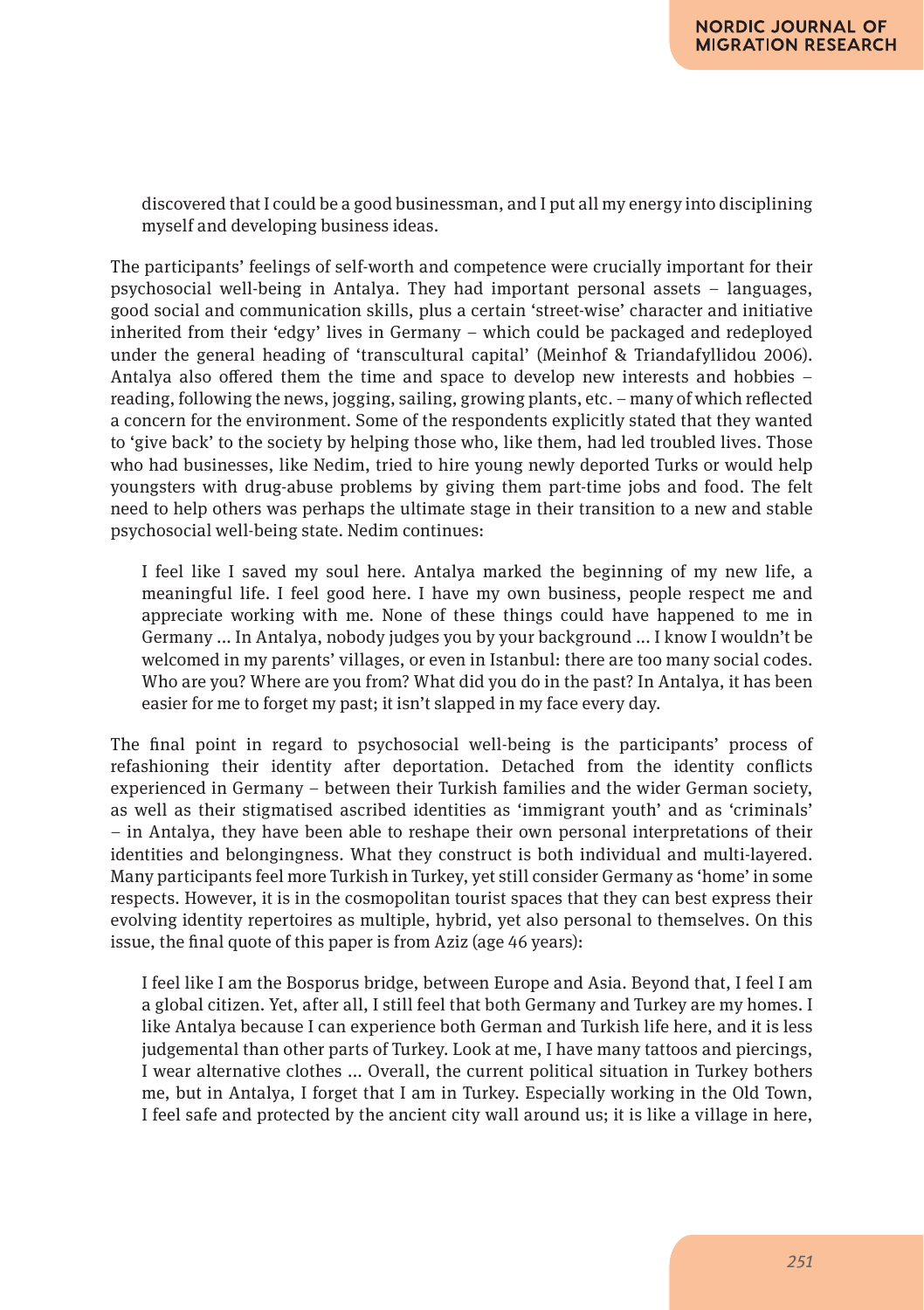everybody knows each other ... OK, I have a criminal record, but here, I am a king; all the German customers love me, my boss relies on me... I don't have to feel bad about being me.

# **Conclusion**

I appreciate that the story unfolded in this paper is rather unique: it goes against the 'conventional wisdom' whereby forced return, for instance of convicted criminals or failed asylum-seekers, especially when the individuals concerned have little or no prior connection to their supposed 'home' countries, is deeply problematic in terms of well-being outcomes (e.g. DeBono 2017; Hasselberg 2018; Miller 2008). For my participants, deportation was both deeply traumatic and transpired a turning point in their lives, a chance for them, in Baumanian terms, to make the transition from vagabond to tourist, from a socially marginalised 'immigrant criminal' (in the eyes of German society) to a respected worker or business manager. Alongside the life-changing events of imprisonment and deportation was the deployment of transcultural capital (Meinhof & Triandafyllidou 2006) – languages, communication skills and knowledge of both Turkish and German 'culture' and the needs of tourists – which enabled participants to access employment, which gave them, at the very least, an acceptable income.

Key to this youth-adult transformation was the 'place' of Antalya, which offered not only abundant opportunities for material success in the tourist economy but also the culturally open and cosmopolitan spaces of a more liberal and alternative lifestyle in an attractive environmental and scenic setting, very different from the German industrial towns where they grew up. In this way, living and working in Antalya, which many participants likened to a kind of 'paradise' (Kılınç & King 2017), enabled them to achieve a self-healing process leading to heightened psychosocial well-being, based on quality of life, work/life balance, friendship, freedom and agency. This supports other aspects of analysis of well-being by Wright (2012) in the context of return migration, namely, the characteristics and structures within a 'place' of migration, such as climate, scenery, leisure facilities and community atmosphere, and the possibility to feel 'at home' in this tourist space.

### **Notes**

1. This was also the meta-narrative of the rest of the second-generation 'returnees' in Antalya whom I interviewed, but the transformation in the lives of the deportees was the more remarkable because of their history of crime. For the broader picture of second-generation 'return' to Antalya, see Kılınç & King (2017). Note that 'return' and 'returnee' are in inverted commas since, as second-generation Turks born in Germany or taken there as very small children, they are not true return migrants relocating to a previously 'known' place.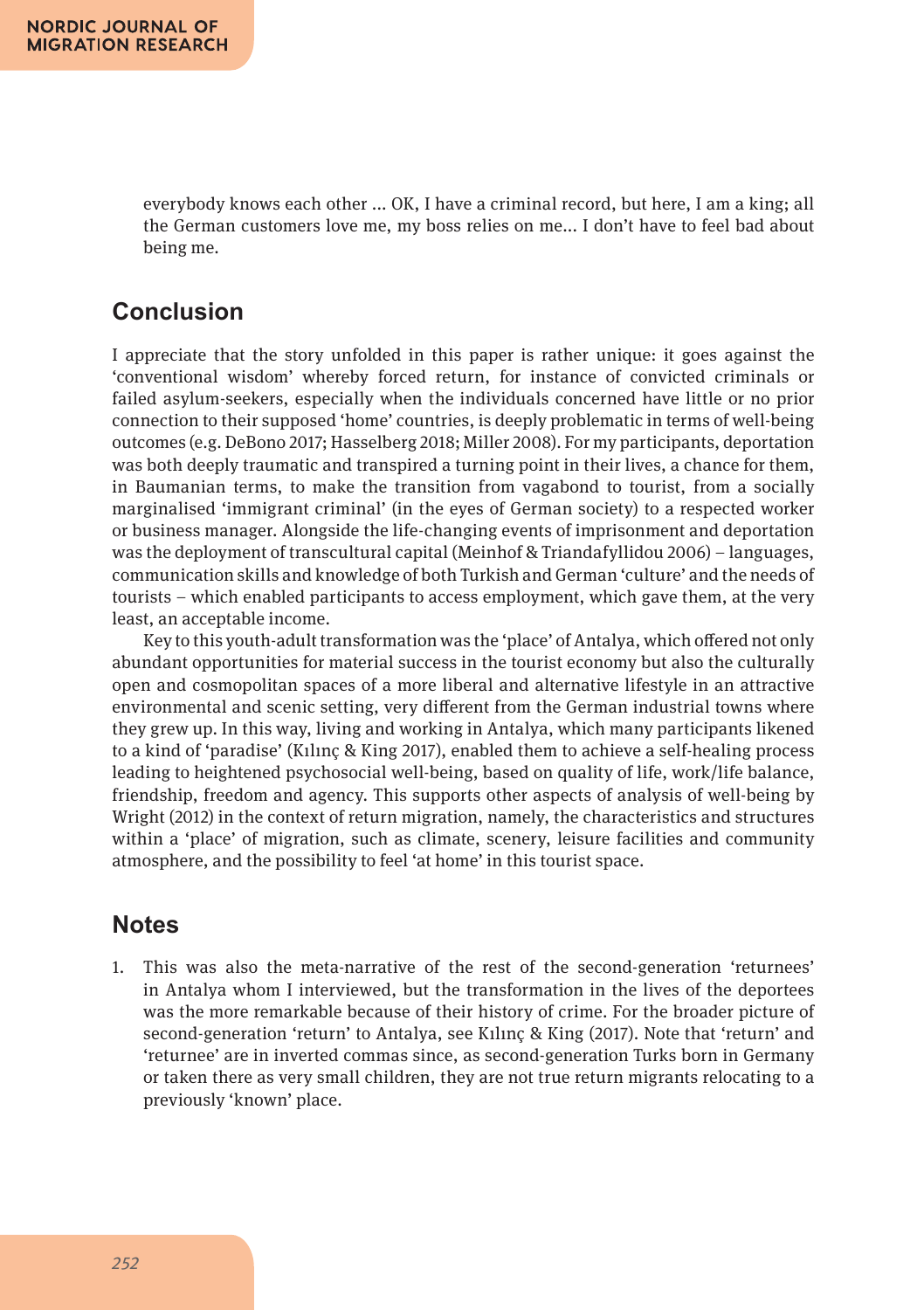- 2. The German Nationality Act (2000) shifted the rules for German citizenship from *ius sanguinis* to *ius soli* for those children born to immigrant parents who had resided legally in the country for the previous eight years.
- 3. In my Antalya fieldwork, I came across no young women who had been deported. Within Turkish (migrant) families, daughters are subject to a stricter control mechanism than sons and are expected to follow family directions for their education, marriage, career and mobility.

### **References**

- Aldridge, J, Medina-Ariz, J & Ralphs, R 2012, 'Counting gangs: conceptual and validity problems with Eurogang definition', in *Youth gangs in international perspective*, eds. FA Esbensen & CL Maxson, Springer, New York, pp. 35-51.
- Anthias, F 2008, 'Thinking through the lens of translocal positionality: an intersectionality frame for understanding identity and belonging', *Translocations*, vol. 4, no. 1, pp. 5-20.
- Bauman, Z 2005, *Liquid life*, Polity, Cambridge.
- Bourdieu, P 1989, 'Social space and symbolic power', *Sociological Theory*, vol. 7, no. 1, pp. 14-25.
- Braun, V & Clarke, V 2006, 'Using thematic analysis in psychology', *Qualitative Research in Psychology*, vol. 3, no. 2, pp. 77-101.
- Brickell, K & Datta, A (eds.) 2011, *Translocal geographies: spaces, places, connections*, Ashgate, Farnham.
- Christou, A & King, R 2014, *Counter-diaspora: the Greek second generation returns 'home'*, Harvard University Press, Cambridge MA.
- Crul, M, Schneider, J & Lelie, F (eds.) 2012, *The European second generation compared: does the integration context matter?* Amsterdam University Press, Amsterdam.
- DeBono, D 2017, '"Burning without fire" in Sweden: the paradox of the state's attempt to safeguard deportees' psychosocial wellbeing', in *Return migration and psychosocial wellbeing: discourses, policy-making and outcomes for migrants and their families*, eds. Z Vathi & R King, Routledge, London, pp. 129-148.
- de Genova, N & Peutz, N (eds.) 2010, *The deportation regime: sovereignty, space, and the freedom of movement*, Duke University Press, Durham NC.
- Dünkel, F 2006, 'Juvenile justice in Germany: between welfare and justice', in *International handbook of juvenile justice*, eds. J Junges-Tas & SH Decker, Springer, Berlin, pp. 225-262.
- Enzmann, D & Wetzels, P 2003, 'Ethnic differences in juvenile delinquency: the role of violence in legitimising norms of masculinity', in *Youth violence: new patterns and local responses – experiences in East and West*, eds. F Dünkel & K Drenkhahn, Forum Verlag Godesberg, Mönchengladbach, pp. 316-345.
- Faas, D 2010, 'Muslims in Germany', in *Muslims in 21st century Europe: structural and cultural perspectives*, ed. A Triandafyllidou, Routledge, London, pp. 59-77.
- Garland, D 1996, 'The limits of sovereign states: strategies of crime control in contemporary society', *British Journal of Criminology*, vol. 36, no. 4, pp. 445-471.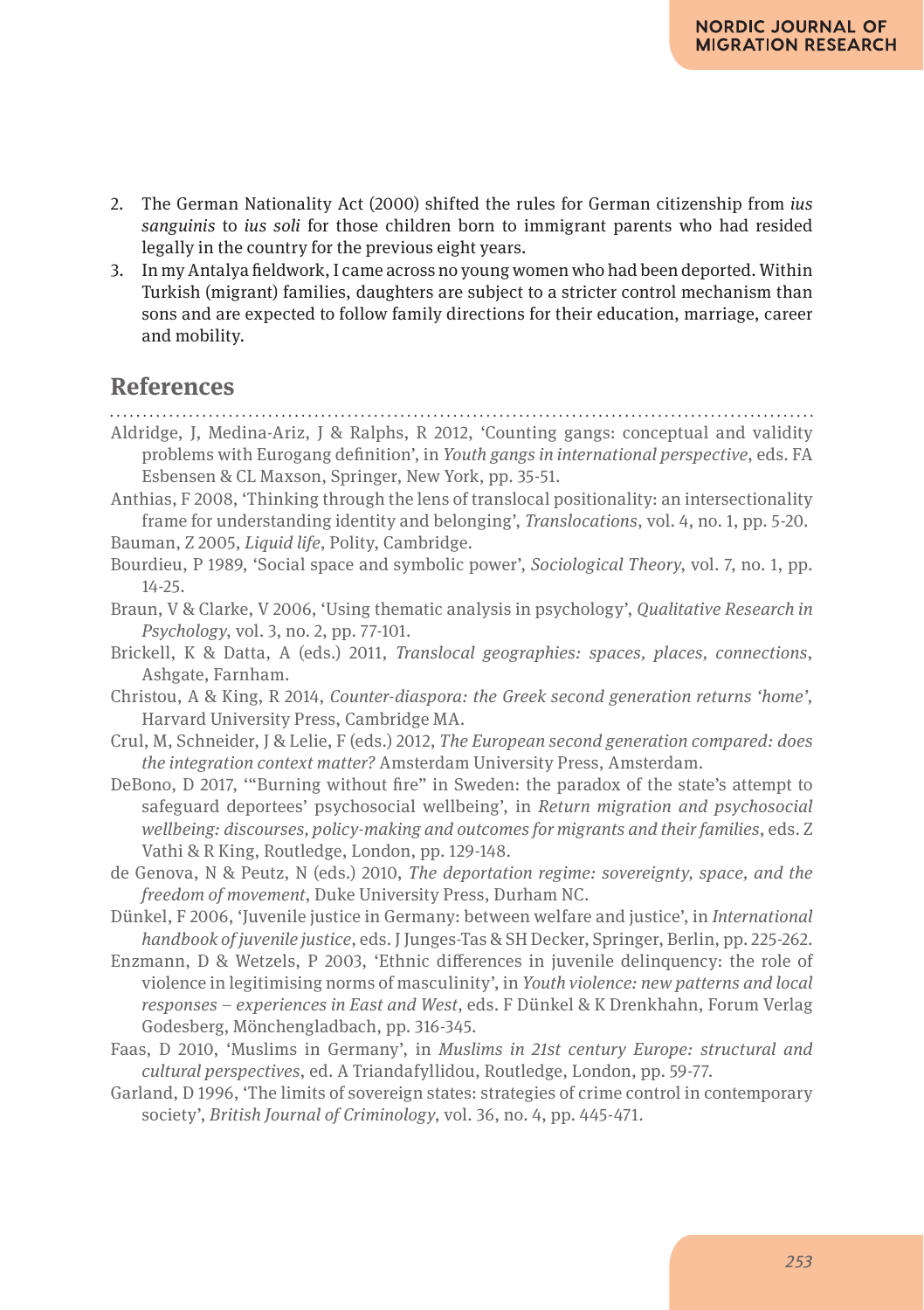#### **NORDIC JOURNAL OF MIGRATION RESEARCH**

Golash-Boza, T & Hondagneu-Sotelo, P 2013, 'Latino immigrant men and the deportation crisis: a gendered racial removal program', *Latino Studies*, vol. 11, no. 3, pp. 271-292.

Goldstein, AP 2002, *The psychology of group aggression*, John Wiley, Chichester.

- Hasselberg, I 2018, 'Field notes from Cape Verde: on deported youth, research methods, and social change', in *After deportation: ethnographic perspectives*, ed. S Khosravi, Palgrave Macmillan, Basingstoke, pp. 15-36.
- Holstein, JA & Gubrium, JF 2000, *The self we live by: narrative identity in a postmodern world*, Oxford University Press, Oxford.
- Jain, S 2013, 'For love and money: second-generation Indian-Americans "return" to India', *Ethnic and Racial Studies*, vol. 36, no. 5, pp. 896-914.
- Kaya, A 2007, 'German-Turkish transnational space: a separate space of their own', *German Studies Review*, vol. 30, no. 3, pp. 483-502.
- Khosravi, S (ed.) 2018, *After deportation: ethnographic perspectives*, Palgrave Macmillan, Basingstoke.
- Kılınç, N & King, R 2017, 'The quest for a better life: second-generation Turkish-Germans "return" to "paradise"', *Demographic Research*, vol. 36, no. paper 49, pp. 1491-1514.
- King, R & Kılınç, N 2014, 'Routes to roots: second-generation Turks from Germany "return" to Turkey', *Nordic Journal of Migration Research*, vol. 4, no. 3, pp. 126-133.
- Kong, TS, Mahoney, D & Plummer, K 2002, 'Queering the interview', in *Inside interviewing: new lenses, new concerns*, eds. JF Gubrium & JA Holstein, Sage, Thousand Oaks, CA, pp. 91-110.
- Meinhof, UH & Triandafyllidou, A 2006, 'Beyond the diaspora: transnational practices and transcultural capital', in *Transcultural Europe: cultural policy in a changing Europe*, eds. UH Meinhof & A Triandafyllidou, Palgrave Macmillan, Basingstoke, pp. 200-222.
- Miller, OA 2008, *Migration can fall apart: life stories from voluntary and deportee return migrants*, University Press of America, Lanham, MD.
- Østergaard-Nielsen, E 2003, *Transnational politics: the case of Turks and Kurds in Germany*, Routledge, London.
- Potter, RB 2005, '"Young, gifted and back": second-generation transnational return migration in the Caribbean', *Progress in Development Studies*, vol. 5, no. 3, pp. 213-236.
- Riessman, CK 2003, 'Analysis of personal narratives', in *Inside interviewing*: *new lenses*, *new concerns*, eds. JA Holstein & JF Gubrium, Sage, London, pp. 331-346.
- Statistisches Bundesamt (Destatis) 2018, *Bewölkerung und Erwerbstätigkeit*, Fachserie 1 Reihe 2. Available from: <https://www.destatis.de/DE/Publikationen/Thematisch/ Bevoelkerung/MigrationIntegration/AuslaendBevoelkerung2010200177004.pdf?\_\_ blob=publicationFile >. [Last accessed 14.3.2019].
- Stefansson, AH 2004, 'Refugee returns to Sarajevo and their challenge to contemporary narratives of mobility', in *Coming home? Refugees, migrants, and those who stayed behind*, eds. LD Long & E Oxfeld, University of Pennsylvania Press, Philadelphia, pp. 171-186.
- Teerling, J 2014, *The 'return' of British-born Cypriots to Cyprus: a narrative ethnography*, Sussex Academic Press, Brighton.